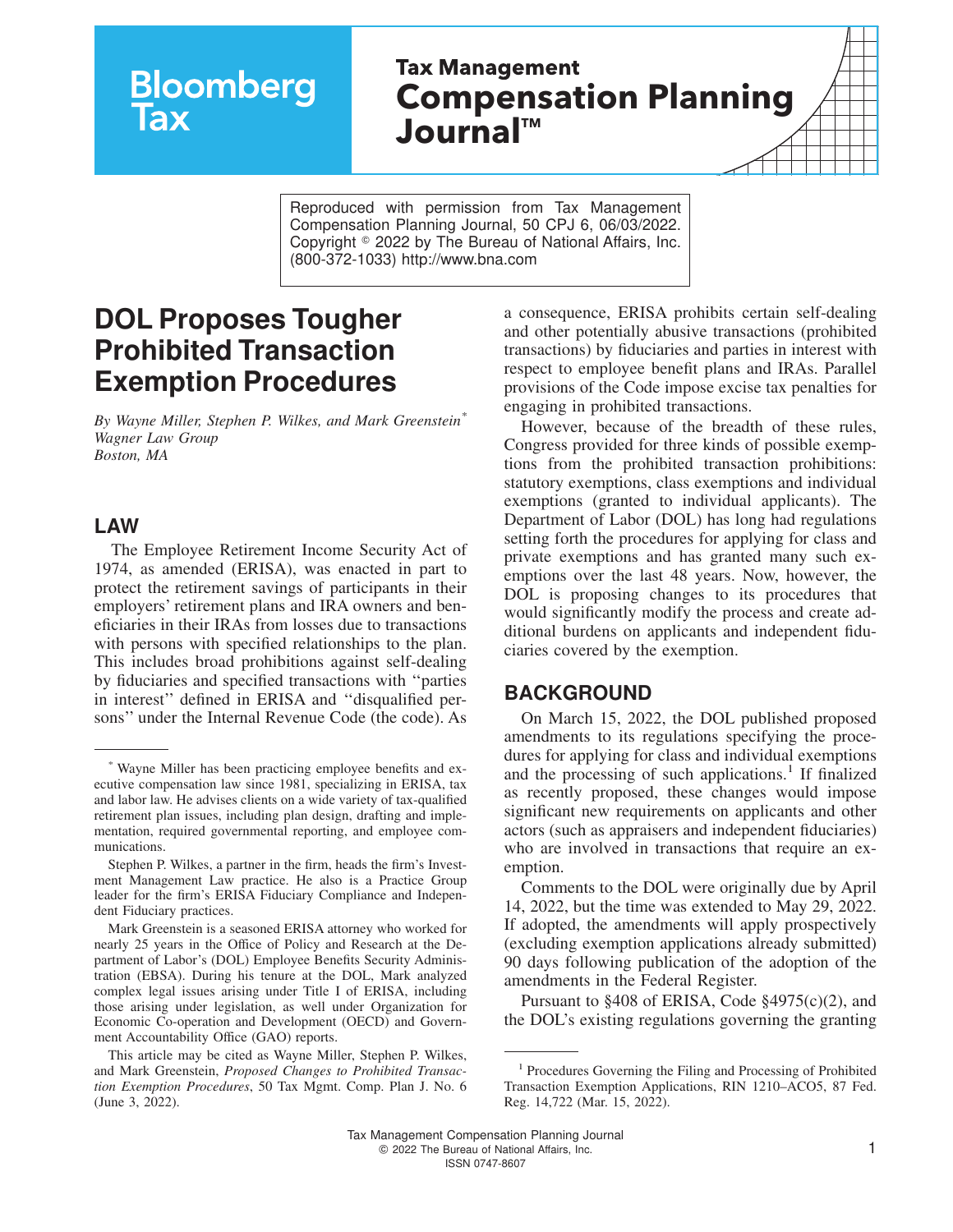of exemptions, three conditions must be met: the DOL must determine that the exemption is (1) administratively feasible, (2) in the interests of participants and beneficiaries, and (3) protective of the rights of participants and beneficiaries. These regulations further require applicants to (1) submit detailed information to the DOL (and update it as required to keep it materially accurate) and (2) notify those who may be affected by the exemption so as to allow them to comment on a proposed exemption, and the regulations provide that documents submitted to the DOL in connection with an exemption request will be available to the public upon request.

Over the past two decades, the DOL has reduced its rate of granting exemptions from dozens per year to just three in 2021, and the exemption process has taken longer, become more complicated and become more costly. The number of applications for exemptions, however, is not known to have decreased proportionately. The proposed amendments do not appear likely to improve these trends, or ultimately to enable plans and participants to benefit from prudently issued exemptions. In fact, they may force applicants to choose less beneficial transactions or avoid the transactions altogether, a lost opportunity for the plan and its participants.

#### **SUMMARY OF PROPOSED AMENDMENTS**

The proposed amendments to the exemption application regulations include some of the DOL's existing policy positions that are already being applied to exemption requests and would also add a number of significant new requirements. These are summarized below.

#### **Before Submission**

Under the proposed amendments, all communications with the DOL regarding a requested exemption will become part of the administrative record that the public can obtain on request. They also would prohibit asking the DOL on an anonymous basis about specific factual patterns, even if the purpose of the discussion is not with respect to a potential exemption but to seek confirmation that an exemption is not needed.

These changes would preempt the common practice of seeking a meeting with the DOL's exemption staff to discuss what the staff's attitude would be toward a requested exemption before a would-be applicant incurs the time and expense of preparing a formal application. They may prevent plan sponsors and service providers from consulting the DOL to request informal views that they do not need to request an exemption because, for example, under their facts no prohibited transaction would occur or because another exemption is available.

#### **Impartial Conduct Standards**

The proposed amendments provide that the DOL will presume that the impartial conduct standards of the DOL's fiduciary advice class exemption (PTE 2020-02) will be applied to each new exemption. The impartial conduct standards are:

- The transaction is in the ''best interest'' of the plan and its participants and beneficiaries, meaning the fiduciary causing the plan to enter into the transaction determines, with the care, skill, prudence, and diligence under the circumstances then prevailing, that a prudent person acting in a like capacity and familiar with such matters would, in the conduct of an enterprise of a like character and with like aims, enter into the transaction based on the circumstances and needs of the plan, and that such fiduciary shall not place the financial or other interests of itself, a party to the transaction, or any affiliate ahead of the interests of the plan, or subordinate the plan's interests to any party or affiliate;
- All compensation received, directly or indirectly, by a party involved in the transaction does not exceed reasonable compensation; and
- All of the statements to the DOL, the plan, or, if applicable, the independent fiduciary or appraiser about the transaction and other relevant matters are not, at the time the statements are made, materially misleading.

**Observation**: An exemption applicant who could not (or did not wish to) meet these impartial conduct standards would bear the burden of establishing why the standards should not apply to its requested exemption. This would be a significant expansion of the DOL's policy regarding impartiality.

Since these rules also apply to exemptions for IRA transactions, it would create a fiduciary standard for exemptions covering IRAs that are otherwise not subject to ERISA's fiduciary standard of care. This could be argued to be inconsistent with the reasoning of the Fifth Circuit's decision to vacate the DOL fiduciary regulations.<sup>2</sup>

#### **Independent Fiduciaries and Appraisers**

Exemptions often impose requirements that an independent fiduciary with no conflict of interest in-

<sup>2</sup> *See Chamber of Commerce of U.S. v. U.S. Dep't of Labor*, 885 F.3d 360 (5th Cir. 2018).

Tax Management Compensation Planning Journal 2 **2** 2022 The Bureau of National Affairs, Inc. ISSN 0747-8607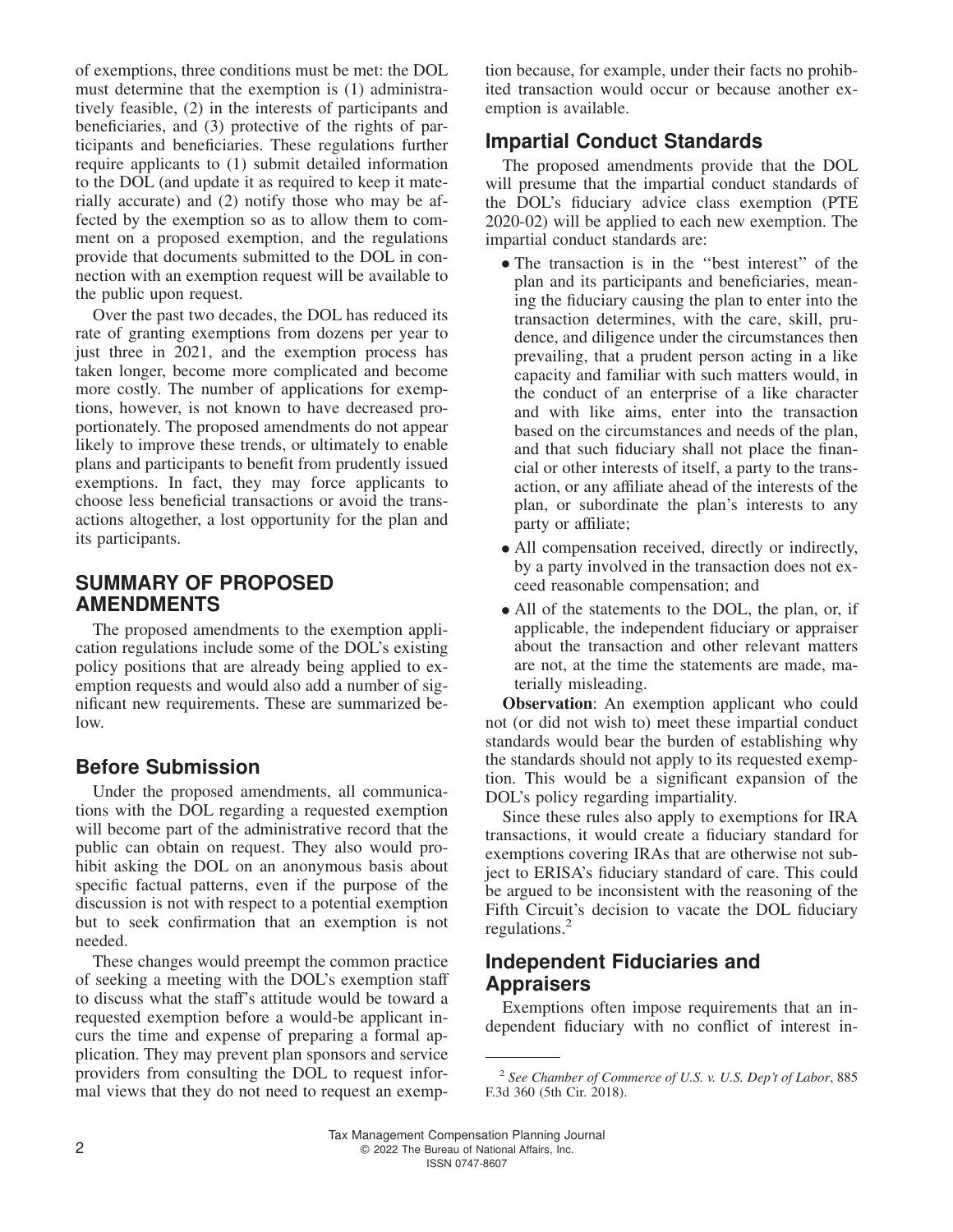volving the transaction be appointed to represent the interests of the plan and, if relevant, an independent appraiser to establish that the plan will pay no more for or receive no less than the fair market value of an asset in a transaction. The proposed amendments would impose new requirements for independent fiduciaries and appraisers, including:

- When a fiduciary or appraiser will be considered ''independent:''
	- o The current regulations include a percentage of revenue test: a fiduciary or appraiser is:
		- deemed independent if less than 2% of its<br>management is derived from narriage involved in revenue is derived from parties involved in the transaction but;
		- based on the facts and circumstances, the fiduciary or appraiser may nonetheless be independent if the revenue is less than 5%.
	- o The amendments would:
		- Make the 2% of revenue limit the sole standard (subject to the DOL's sole discretion to determine otherwise), and
		- would require the calculation to incorporate both the fiduciary's or appraiser's total revenue from the prior tax year and a projection of total revenue in the current year.

**Observation**: The new 2% of revenue standard of independence will be harder for exemption applicants to meet and could reduce competition, by narrowing down the field of smaller firms. It could impact smaller entities by limiting the amount of work they do for any one client and allow a larger entity to negotiate a larger fee by virtue of its overall revenue characteristics. Will this affect what is considered reasonable compensation if fees increase due to reduced competition? Why reduce competition by providing for a different standard for exemption purposes than what the DOL has previously allowed as appropriate for determining when a party may be considered independent of another entity: if less than 5% of its revenue is derived from the other entity:<sup>3</sup>

- The proposed amendments impose a new requirement that an appraiser must also be independent of the independent fiduciary, not merely the applicant;
- The amendments also state that an entity may not be considered independent if it has an interest in the subject transaction **or future transactions of the same nature or type.**

**Observation**: In the preamble to the proposed amendments, the DOL stated that it is concerned that certain independent fiduciaries may have a ''business interest'' in facilitating an exemption transaction, such as to promote its independent fiduciary services to other clients, or to promote a relationship with a third party, such as an investment advisor or bank. The uncertainly inherent in this standard will likely reduce the number of entities willing to serve as independent fiduciaries, reduce competition and increase fees;

- The amendments would set certain standards for a plan's contract with an independent fiduciary or appraiser:
	- o The contract could not include indemnification for breach of contract or violations of applicable law, or a waiver of the plan's claims under applicable law, including ERISA.

**Observation**: This provision would formalize the DOL's current informal approach for prohibited transaction exemptions. Instead, the department should consider a more flexible approach such as requiring that the arrangement be commercially reasonable considering available alternatives:

• An independent fiduciary would be required to maintain fiduciary liability insurance in an amount that is sufficient to indemnify the plan for damages resulting from a breach by the independent fiduciary of either (a) ERISA, the Code, or any other federal or state law, or (b) its agreement with the plan. The insurance may not contain an exclusion for actions brought by the DOL or any other federal or state regulator, the plan, or plan participants or beneficiaries.

**Observation**: For very large transactions, this may make fiduciary insurance unavailable or at least prohibitively expensive. The cost of such insurance would presumably include a profit margin and a margin for asymmetric information which will be borne, at least in part, by plans by making the terms less favorable. The only positive could be a screening or oversight function that would make claims less likely. As the department notes, many and perhaps most independent fiduciaries have an interest in future business and can more accurately assess risk as they have more complete information. This interest appears to duplicate the only positive from insurance since any claim resulting in a payout would materially damage the ability to obtain future business. Therefore, the expense of insurance would represent a cost with no commensurate benefit in most cases:

- An independent appraiser would need to certify under penalty of perjury that, to the best of its knowledge, all of the representations made in its appraisal report are true and correct.
- Compared to the current exemption procedures regulations, the amendments would require the

*See, e.g.,* DOL Adv. Op. 2001-09 (Dec. 14, 2001).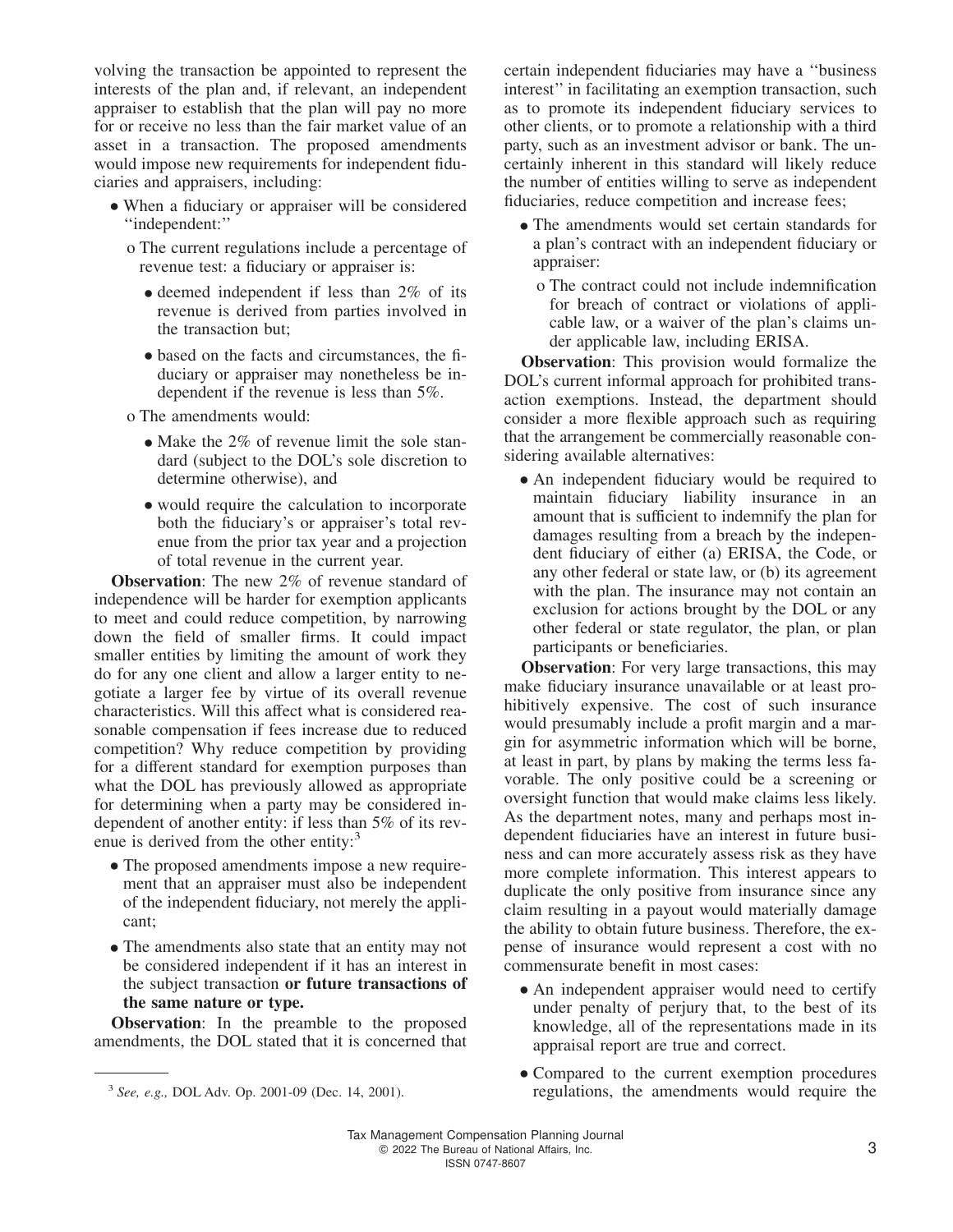provision of more information regarding independent fiduciaries and appraisers in the application, including:

- o A description of the diligence process leading to the selection of the independent fiduciary or appraiser, including the number of candidates reviewed and references contacted;
- o With respect to independent appraisers, a description of any past engagements the plan or any party involved with the exemption transaction has had with the appraiser; and
- o With respect to independent fiduciaries, (a) either (i) a statement that, within the last five years, the independent fiduciary has not been under any regulatory investigation, examination, or litigation, or (ii) a description of such regulatory investigation, examination, or litigation; and (b) either (i) a statement that, within the last 13 years, the independent fiduciary has not been either convicted or released from imprisonment for certain felonies, including under foreign law, or (ii) a description of such conviction and the circumstances that led to such conviction.
- Finally, the proposed amendments would also provide the DOL with the right to a conference with the independent fiduciary or appraiser without the participation of the exemption applicant.

**Observation**: This conference right of the DOL is only a formalization of the DOL's current practice.

#### **Information to be Included in Applications**

The proposed amendments would require even more information from the applicant than the voluminous amount already required, including:

- A description of material benefits non-plan parties would receive as a result of the transactions the exemption would permit;
- The costs and benefits (quantified if possible) of the transaction to plans, participants, and beneficiaries;
- A detailed description of potential alternatives to engaging in the prohibited transaction (if an exemption is granted), and why those alternatives were not pursued;
- A description of each conflict of interest or potential instance of self-dealing that would be permitted if the exemption is granted; and
- With respect to applications for individual exemptions, the applicant would need to report:
- o foreign (in addition to domestic) criminal convictions and
- o any prior transaction between (i) the plan or plan sponsor and (ii) a party involved in the transaction.

**Observation:** The cost of this requirement would eliminate transactions that would otherwise be commercially favorable for plans, and consequently reduce plan investment returns. Further, many applicants would not have the resources to perform or pay for a cost/benefit analysis that is similar to what would be required of a federal agency's regulatory impact analysis.

The DOL explained in the preamble to the proposed amendments that the requirement to report prior transactions is intended to allow the DOL to determine whether the proposed transaction fits into a larger pattern or practice.

#### **Ongoing Reporting to DOL Until Grant of Exemption**

In addition to the current requirement to update the DOL if any material fact or representation in the application changes or becomes inaccurate prior to final action of the DOL, the proposed amendments provide that if, at any time during the pendency of an exemption application, the applicant or any other party participating in the transaction becomes the subject of an investigation or enforcement action by the DOL, the IRS, the Justice Department, the Pension Benefit Guaranty Corporation, the Federal Retirement Thrift Investment Board, or any other federal or state governmental entity involving compliance with provisions of ERISA, provisions of the Code relating to employee benefit plans, or provisions of the Federal Employees' Retirement System Act of 1986 (FERSA) relating to the Federal Thrift Savings Fund, the applicant must promptly notify the DOL.

#### **Other Changes**

The proposed amendments would:

- Formalize the DOL's current position that an applicant is not entitled to an exemption solely because the DOL has granted the same or a substantially similar exemption in the past.
- Prohibit the costs of notifying interested persons of the exemption, as well as commissions, fees, or costs associated with the exemption transaction, from being charged to plan assets, unless there are compelling circumstances necessitating otherwise.
- Impose requirements with respect to a ''party involved in the exemption:''